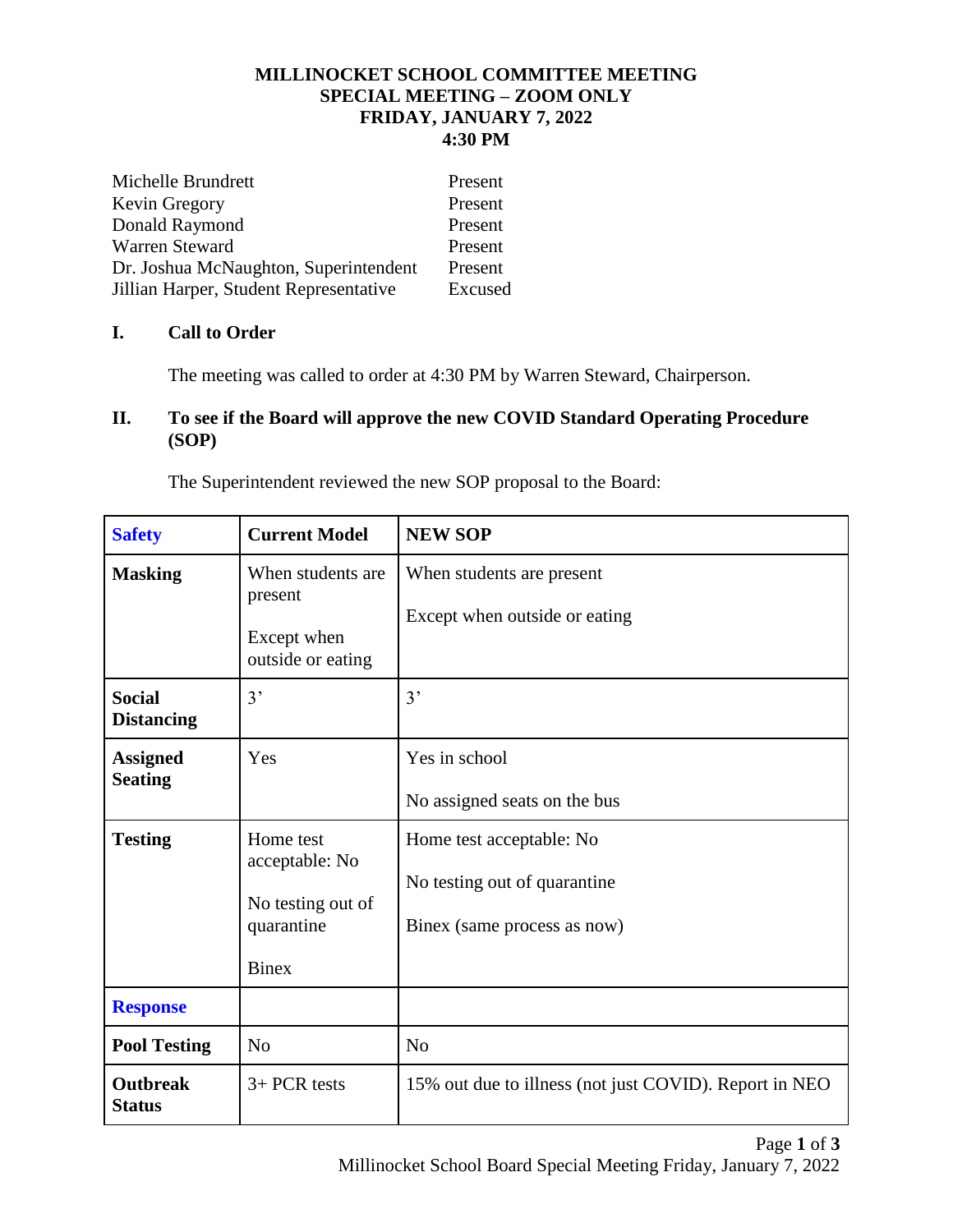|                                      |                                                            | Outbreak window: 14 days                                                                                                                                                                                                                                                                                                                                                                                                                                                                                                                                                                                        |
|--------------------------------------|------------------------------------------------------------|-----------------------------------------------------------------------------------------------------------------------------------------------------------------------------------------------------------------------------------------------------------------------------------------------------------------------------------------------------------------------------------------------------------------------------------------------------------------------------------------------------------------------------------------------------------------------------------------------------------------|
| Quarantining<br><b>Period</b>        | $10 \text{ day}$<br>90-day exemption<br>for positive cases | 5 day unless<br>1. Boosted<br>2. Fully vaccinated 16-17 year old student without<br>the booster<br>3. If not eligible for booster, but fully vaccinated<br>4. Completed 2nd does of Pfizer, Moderna vaccine<br>within 6 months or J&J vaccine within 2 months<br>5. Participate in Pool Testing<br>6. Universal Masking Policy<br>7. 90 day exemption (for those who have had<br>COVID)<br>No quarantine for asymptomatic students or staff<br>COVID positive students and staff can return to school<br>after 5 days of quarantine, as long as they are fever free<br>for 24 hrs and their health is improving |
| <b>Contact</b><br><b>Tracing</b>     | Within a 6' radius<br>15 minutes or<br>more                | Within a 6' radius<br>15 minutes or more<br>Students will still be allowed to attend school/school<br>related events/sports but are required to quarantine in the<br>community for 5 days and wear a mask for 10 days                                                                                                                                                                                                                                                                                                                                                                                           |
| <b>Busing</b>                        | Masks required<br><b>Contact Tracing</b>                   | Masks required<br>No contract tracing                                                                                                                                                                                                                                                                                                                                                                                                                                                                                                                                                                           |
| <b>Virtual</b><br><b>Instruction</b> | Quarantine and<br><b>COVID</b> positive<br>students        | Quarantine and COVID positive students                                                                                                                                                                                                                                                                                                                                                                                                                                                                                                                                                                          |

#### **Board Discussion:**

School Nurse Katie Carr stated she has huge concerns about changing the quarantine time frame. Most staff is vaccinated and they are good about staying home and getting tested, but it is different for students. She does believe we should move forward with the new 5 day quarantine because the main goal is to have students in school.

Kevin Gregory asked about N95 masks. Katie replied they require a fit test. A KN95 is a better option, but we can't get them.

The 15% outbreak status of students and staff would be 70-80 individuals.

Warren Steward asked for clarification why 10 days to 5 is better. Superintendent stated it is because the State believes it keeps the kids in school. We are good at controlling the school environment; we can't control community.